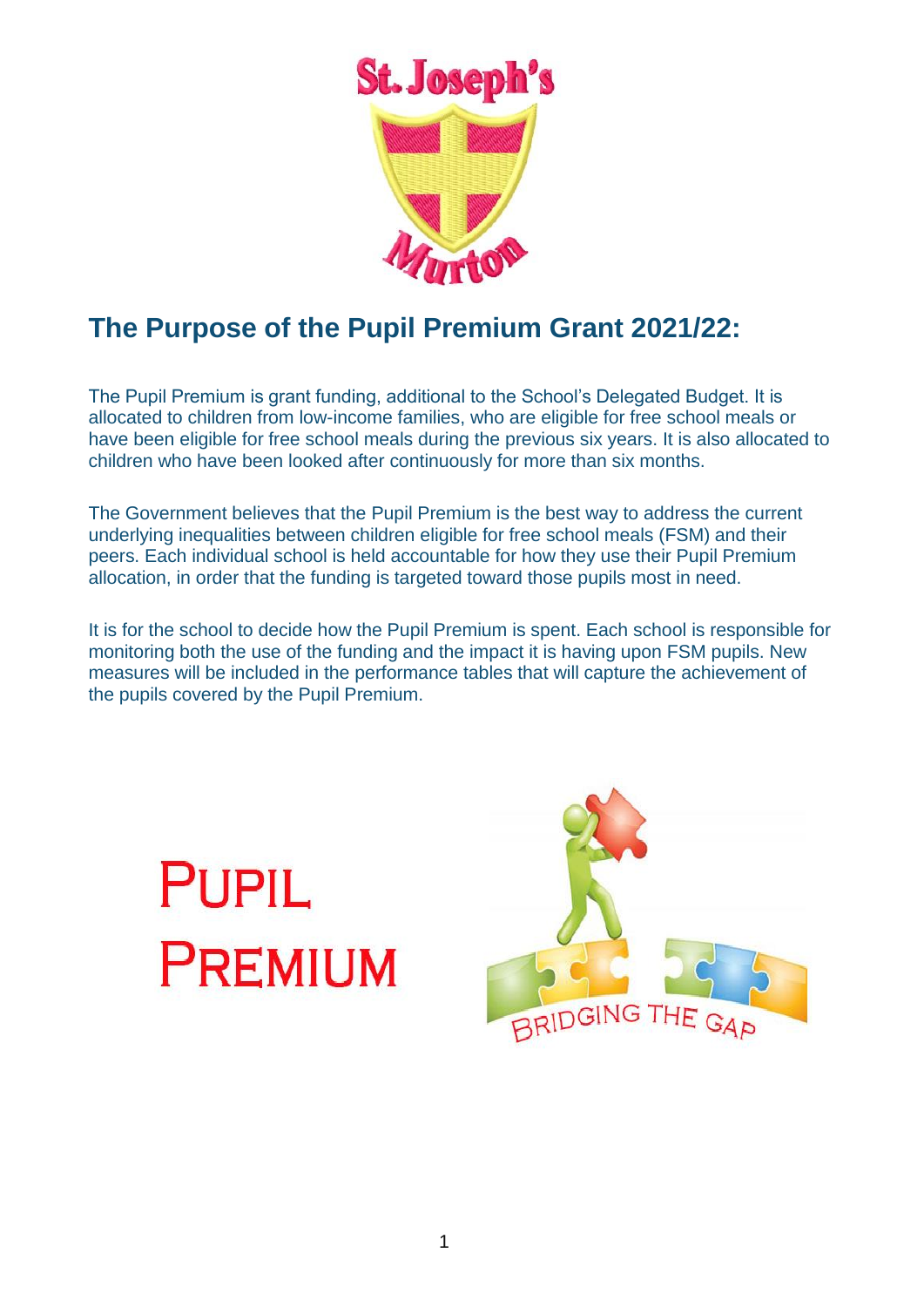

# **St. Joseph's Catholic Primary School.**

# **Pupil premium strategy statement**

This statement details our school's use of pupil premium (and recovery premium for the 2021 to 2022 academic year) funding to help improve the attainment of our disadvantaged pupils.

It outlines our pupil premium strategy, how we intend to spend the funding in this academic year and the effect that last year's spending of pupil premium had within our school.

#### **School overview**

| <b>Detail</b>                                                                                             | <b>Data</b>                                                       |
|-----------------------------------------------------------------------------------------------------------|-------------------------------------------------------------------|
| School name                                                                                               | St. Joseph's Catholic<br>primary School                           |
| Number of pupils in school                                                                                | 164                                                               |
| Proportion (%) of pupil premium eligible pupils                                                           | 19.1%                                                             |
| Academic year/years that our current pupil premium<br>strategy plan covers (3 year plans are recommended) | 2021 to 2022                                                      |
| Date this statement was published                                                                         | December 2021                                                     |
| Date on which it will be reviewed                                                                         | <b>July 2022</b>                                                  |
| Statement authorised by                                                                                   | C & S Committee                                                   |
| Pupil premium lead                                                                                        | Miss J. Jones                                                     |
|                                                                                                           | Headteacher                                                       |
| Governor lead                                                                                             | <b>Miss Elaine</b><br>Matterson, lead for<br>disadvantaged pupils |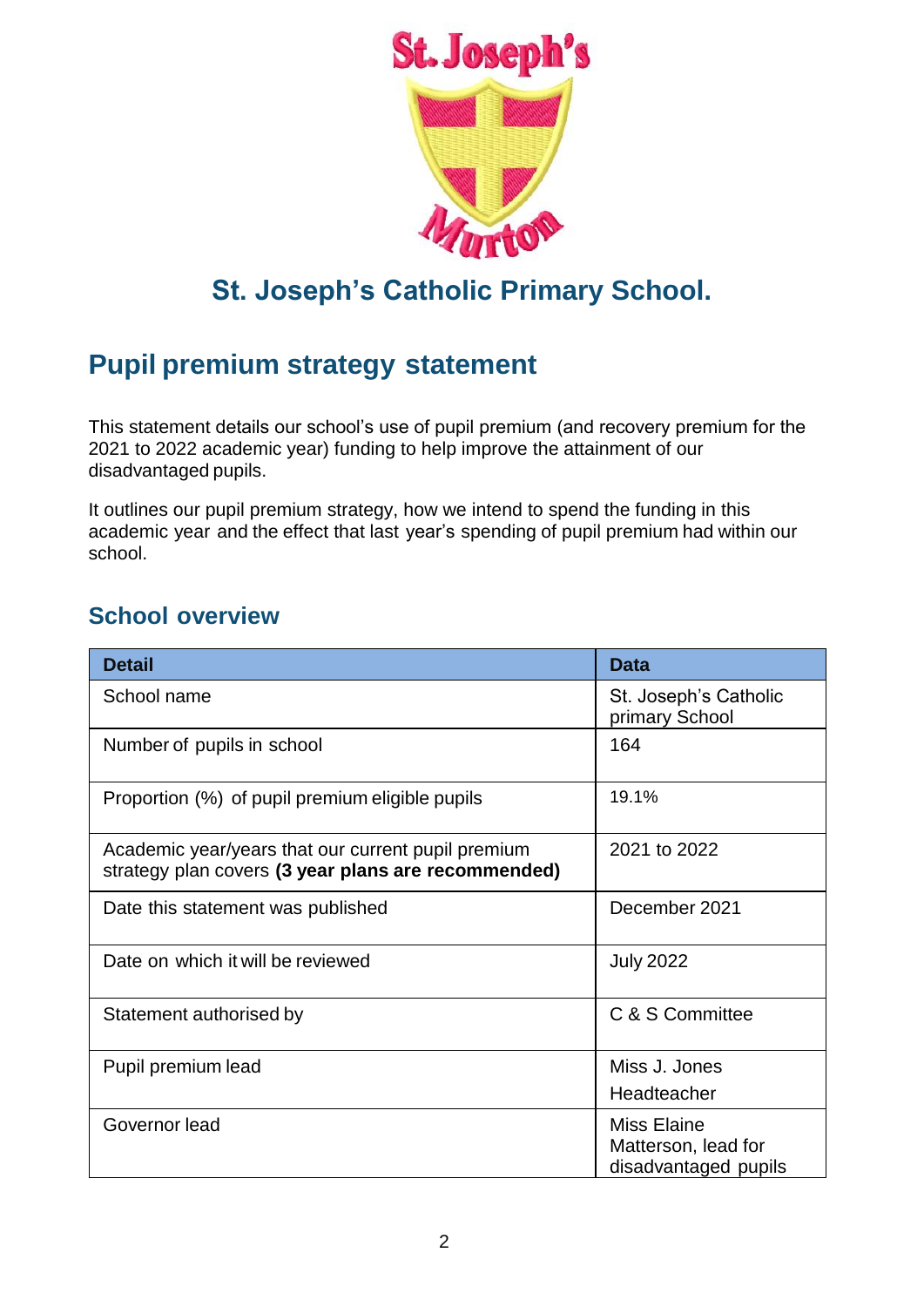# **Funding overview**

| <b>Detail</b>                                                                                                                                                              | Amount     |
|----------------------------------------------------------------------------------------------------------------------------------------------------------------------------|------------|
| Pupil premium funding allocation this academic year                                                                                                                        | £34,970.00 |
| Recovery premium funding allocation this academic year                                                                                                                     | £ 5,460.00 |
| <b>Previously Looked After Children</b>                                                                                                                                    | £ 9,380.00 |
| <b>Looked After Children</b>                                                                                                                                               | £ 2,300.00 |
| Pupil premium funding carried forward from previous<br>years (enter £0 if not applicable)                                                                                  | £<br>0.00  |
| Total budget for this academic year<br>If your school is an academy in a trust that pools this<br>funding, state the amount available to your school this<br>academic year | £52,110.00 |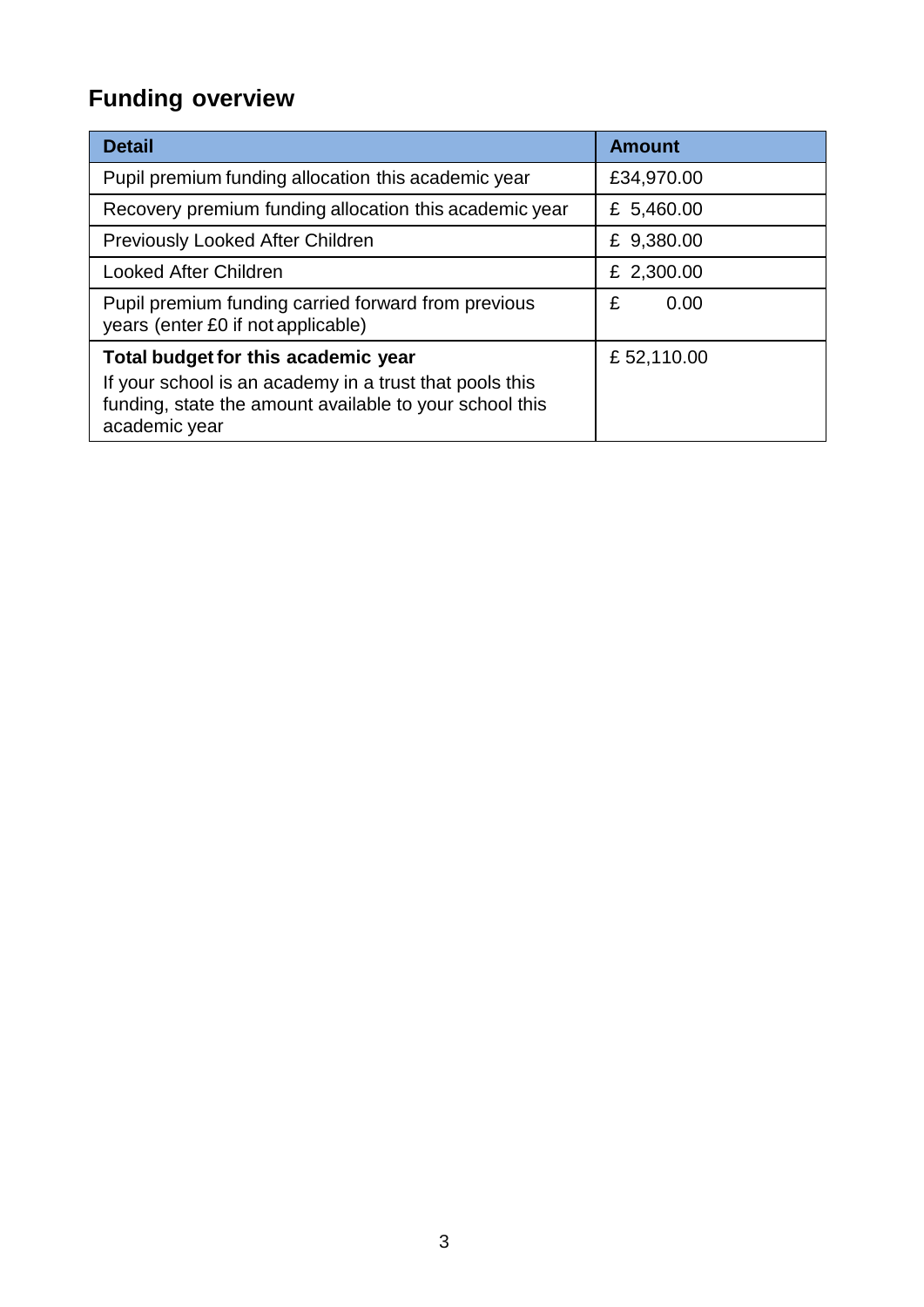# **Part A: Pupil premium strategy plan**

#### **Statement of intent**

Our intention is that all pupils, irrespective of their background or the challenges they face, make good progress and achieve high attainment across all subject areas. The focus of our Pupil Premium strategy is to support disadvantaged pupils to achieve that goal, including progress for those who are already high attainers.

We will use high-quality teaching, support and resources to provide good quality learning experiences. As well as providing good quality first hand experiences and opportunities to engage and motivate pupils across the school.

We will use 'Gem Powers' to support learning opportunities and behaviour issues – enhancing children's independence, resilience and motivation.

Pupil voice and emotional well-being will be a high priority so that children develop the necessary skills to allow them to engage effectively in their learning both in school and at home – providing skills which will support; independent learning, resilience, confidence and good citizenship.

Our approach will reflect the common challenges and individual needs of pupils within our school. In this way targeted support should address barriers to learning and effectively narrow the gap between those children classed as Pupil Premium and those who are not Pupil Premium.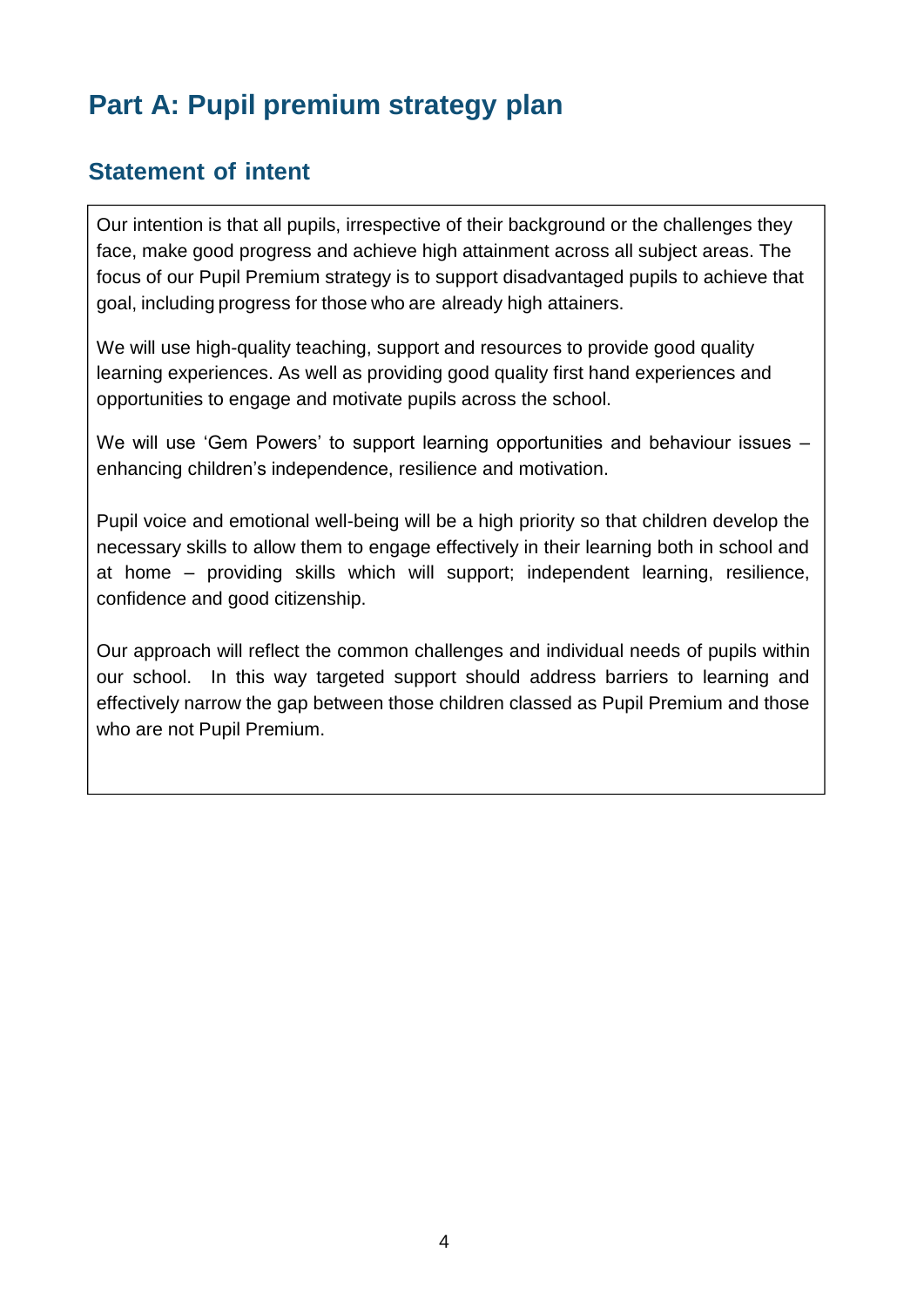## **Challenges**

This details the key challenges to achievement that we have identified among our disadvantaged pupils.

| <b>Challenge</b><br>number | <b>Detail of challenge</b>                                                                                                                                                                                                                                                                                                                                                                                                              |
|----------------------------|-----------------------------------------------------------------------------------------------------------------------------------------------------------------------------------------------------------------------------------------------------------------------------------------------------------------------------------------------------------------------------------------------------------------------------------------|
| 1                          | A significant number (33.3% (2021)) of children join the school with<br>speech, language and communication skills which are well below the<br>expected levels for their age.<br>In general, this is more prevalent among our disadvantaged pupils than<br>their peers                                                                                                                                                                   |
| $\overline{2}$             | Assessments (Internal), observations and discussions with pupils indicate<br>disadvantaged pupils generally have greater difficulties with phonics than<br>their peers.<br>Additional resources and support are provided to ensure disadvantaged<br>pupils achieve the Phonics standard so that this does not negatively<br>impact on reading.                                                                                          |
| 3                          | Our assessments and observations indicate that the education and<br>well-being of many of our disadvantaged pupils have been impacted by<br>partial school closures to a greater extent than for other pupils. These<br>findings are supported by national studies.<br>This has resulted in significant knowledge gaps leading to pupils falling<br>further behind age-related expectations, especially in Literacy and<br>Mathematics. |
| $\overline{4}$             | Enriching opportunities and experiences are limited.                                                                                                                                                                                                                                                                                                                                                                                    |
| 6                          | Our assessments (including wellbeing survey), observations and<br>discussions with pupils and families have identified social and emotional<br>issues for some pupils. These challenges particularly affect<br>disadvantaged pupils, including their attainment.                                                                                                                                                                        |
| $\overline{7}$             | Children have limited resources at home to complete Homework<br>assignments.                                                                                                                                                                                                                                                                                                                                                            |
| 8                          | Our attendance data over the last 3 years indicates that attendance<br>among disadvantaged pupils has been between 0.68 - 3.70% lower<br>than for non-disadvantaged pupils.<br>6.67-24.1% of disadvantaged pupils have been 'persistently absent'<br>compared to $1.46 - 22.5\%$ of their peers during the same period.<br>(NB. 2019-20 figures were particularly poor due to the COVID19<br>Pandemic and mobility.)                    |
|                            | Our assessments and observations indicate that absenteeism is<br>negatively impacting disadvantaged pupils' progress.                                                                                                                                                                                                                                                                                                                   |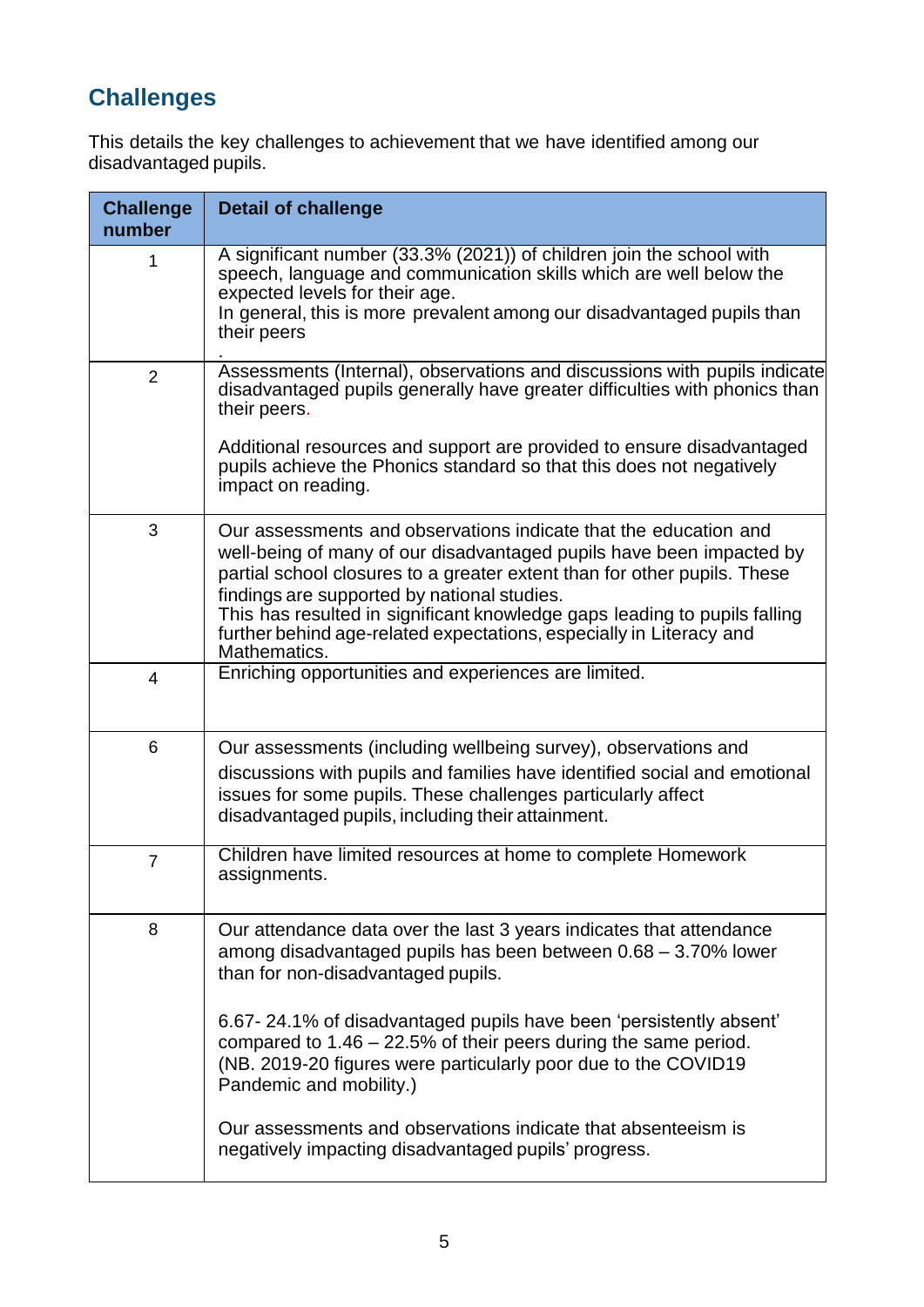### **Intended outcomes**

This explains the outcomes we are aiming for **by the end of our current strategy plan**, and how we will measure whether they have been achieved.

| <b>Intended outcome</b>                                                                                                                                                                                                         | <b>Success criteria</b>                                                                                                                                                                                                                                                                                                                                                                                                                |
|---------------------------------------------------------------------------------------------------------------------------------------------------------------------------------------------------------------------------------|----------------------------------------------------------------------------------------------------------------------------------------------------------------------------------------------------------------------------------------------------------------------------------------------------------------------------------------------------------------------------------------------------------------------------------------|
| Improved oral language skills and<br>vocabulary among disadvantaged<br>pupils.<br>Improved range and understanding<br>of vocabulary – improving quality of<br>speech.<br>To improve children's reading<br>comprehension skills. | In EY - NELI programme data shows a significant number<br>of targeted pupils have improved their language skills.<br>KS1 and KS2 – improved % of children achieving the Year<br>group standard in Reading.<br>Children's speech has improved and there is evidence of<br>children being able to provide clear, detailed explanations<br>using appropriate vocabulary.<br>A wider range of vocabulary is evident in children's writing. |
| Improved performance of pupils in<br>Phonics                                                                                                                                                                                    | Children who did not meet the ARE in Phonics in the<br>Autumn term – achieved the standard in the Summer term<br>or at least improved their score by 10 points.                                                                                                                                                                                                                                                                        |
| Improved motivation and<br>engagement in Literacy lessons.                                                                                                                                                                      | The % of disadvantaged children achieving the ARE in<br>Reading and Writing has improved.<br>Children are able to talk more confidently about their<br>reading choices.<br>Quality and quantity of Writing has improved.                                                                                                                                                                                                               |
| Improved motivation and<br>engagement in maths lessons.                                                                                                                                                                         | The % of disadvantaged children achieving the ARE in<br>mathematics has improved.                                                                                                                                                                                                                                                                                                                                                      |
| A wide range of opportunities have<br>been provided to broaden children's<br>knowledge and experiences.                                                                                                                         | Children have been provided with a wide range of<br>enrichment opportunities eg. Water sports and outdoor<br>activities, cultural experiences - theatre and museum<br>trips, visiting authors, workshops  etc.<br>They are able to talk about their new experiences and<br>draw upon these within lessons.                                                                                                                             |
| Children's social skills have<br>improved and they are able to work<br>both independently and<br>collaboratively.<br>There is improved motivation and<br>engagement.                                                            | Children engage well in their learning and focus on tasks<br>appropriately both at home and at school.<br>Children are positive about their work and are able to<br>work independently and show resilience when work is<br>challenging.                                                                                                                                                                                                |
| Improved independence and<br>resilience.                                                                                                                                                                                        | The number of disadvantaged pupils who require 1:1<br>counselling support has reduced.<br>Children are able to use strategies to develop their<br>independence and resilience.                                                                                                                                                                                                                                                         |
| All children complete Homework<br>tasks and meet deadlines.<br>Parents understand the importance<br>of Homework and ensure that it has<br>priority.                                                                             | Homework is completed to a high standard and children<br>take appropriate responsibility for making sure work is<br>returned to school on time.<br>Parents regularly listen to their children read and<br>encourage completion of homework to a high standard.                                                                                                                                                                         |
| Attendance data for disadvantaged<br>pupils has improved.                                                                                                                                                                       | The % of disadvantaged children achieving 95+%<br>attendance has increased.<br>The attendance gap between disadvantaged pupils<br>and their non-disadvantaged peers is reduced by 3%.                                                                                                                                                                                                                                                  |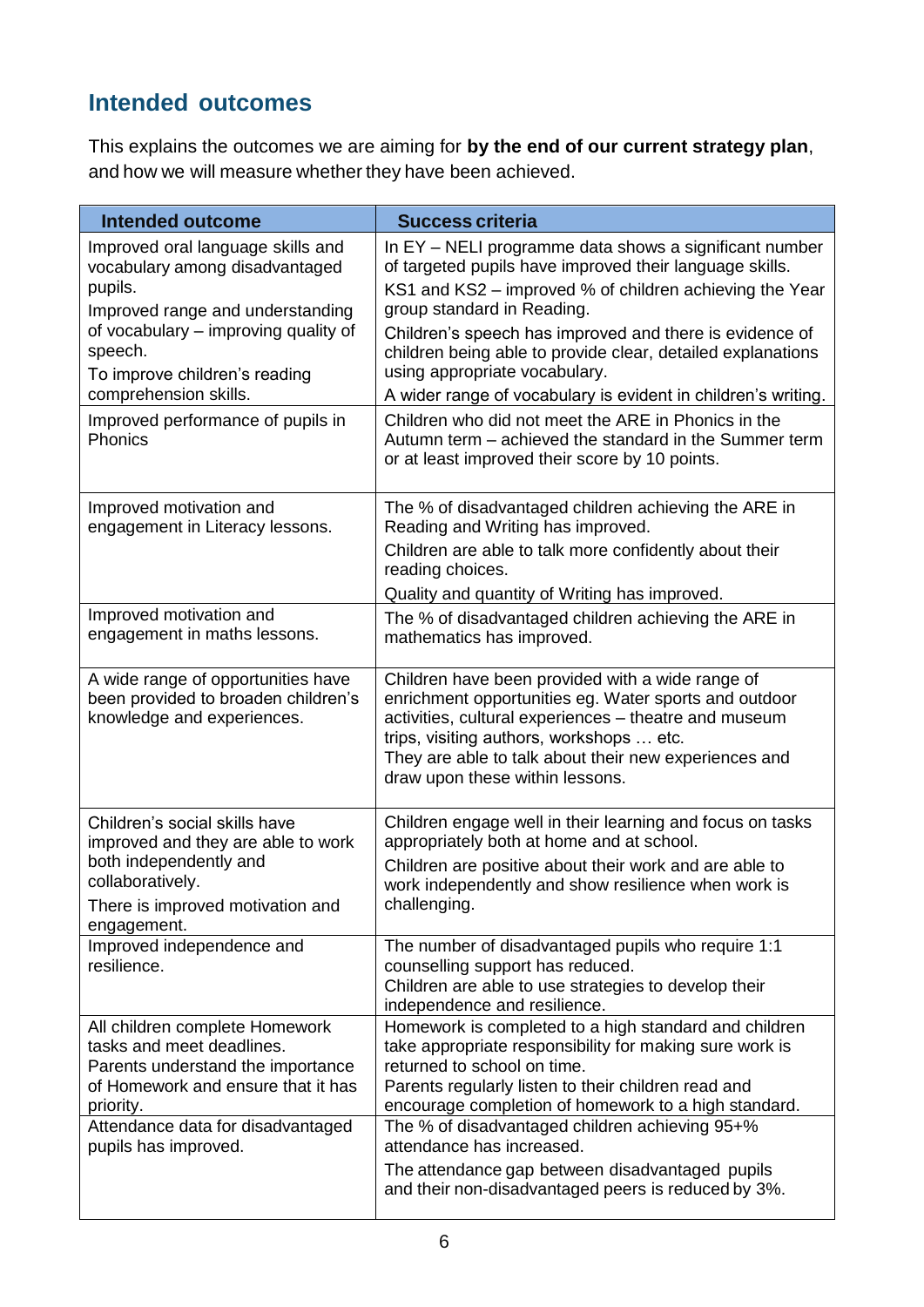### **Activity in this academic year**

This details how we intend to spend our pupil premium (and recovery premium funding) **this academic year** to address the challenges listed above.

#### **Teaching (for example, CPD, recruitment and retention)**

Budgeted cost: **£24,331.35**

| <b>Activity</b>                                                                                                                                                                                                                                                                | <b>Evidence that supports this</b><br>approach                                                                                                                                                                                                                                                                                                                                                                                                           | <b>Challenge</b><br>number(s)<br>addressed |
|--------------------------------------------------------------------------------------------------------------------------------------------------------------------------------------------------------------------------------------------------------------------------------|----------------------------------------------------------------------------------------------------------------------------------------------------------------------------------------------------------------------------------------------------------------------------------------------------------------------------------------------------------------------------------------------------------------------------------------------------------|--------------------------------------------|
| Introduce and implement<br><b>Nuffield Early Language</b><br>Intervention (NELI) with EYFS<br>identified children.                                                                                                                                                             | https://www.teachneli.org/what-is-<br>neli/evidence-and-programme-<br>development/                                                                                                                                                                                                                                                                                                                                                                       | 1                                          |
| Provide training time for TA<br>and Teacher.                                                                                                                                                                                                                                   | https://educationendowmentfoundation.org<br>.uk/education-evidence/teaching-learning-<br>toolkit/oral-language-interventions                                                                                                                                                                                                                                                                                                                             |                                            |
| Timetabled intervention.                                                                                                                                                                                                                                                       |                                                                                                                                                                                                                                                                                                                                                                                                                                                          |                                            |
| Purchase of a <b>DfE</b> validated<br><b>Systematic Synthetic Phonics</b><br>programme to secure stronger<br>phonics teaching for all pupils.<br>Staff training for 'Little Wandle<br>Letters and Sounds'<br>Introduce and implement<br>'Little Wandle Letters and<br>Sounds'. | Phonics approaches have a strong<br>evidence base that indicates a positive<br>impact on the accuracy of word reading<br>(though not necessarily comprehension),<br>particularly for disadvantaged pupils:<br><b>Phonics   Toolkit Strand   Education</b><br><b>Endowment Foundation   EEF</b><br>https://educationendowmentfoundation.org<br>.uk/education-evidence/teaching-learning-<br>toolkit/phonics                                               | $\overline{2}$                             |
| TA support for KS1 and KS2<br>pupils - targeted support for<br>Literacy and Numeracy.                                                                                                                                                                                          | Evidence shows that small group tuition is<br>effective and, as a rule of thumb, the<br>smaller the group the better. Some studies<br>suggest that greater feedback from the<br>teacher, more sustained the engagement<br>in smaller groups, or work which is more<br>closely matched to learners' needs<br>explains this impact<br>https://educationendowmentfoundation.org<br>.uk/education-evidence/teaching-learning-<br>toolkit/small-group-tuition | $\overline{2}$<br>3                        |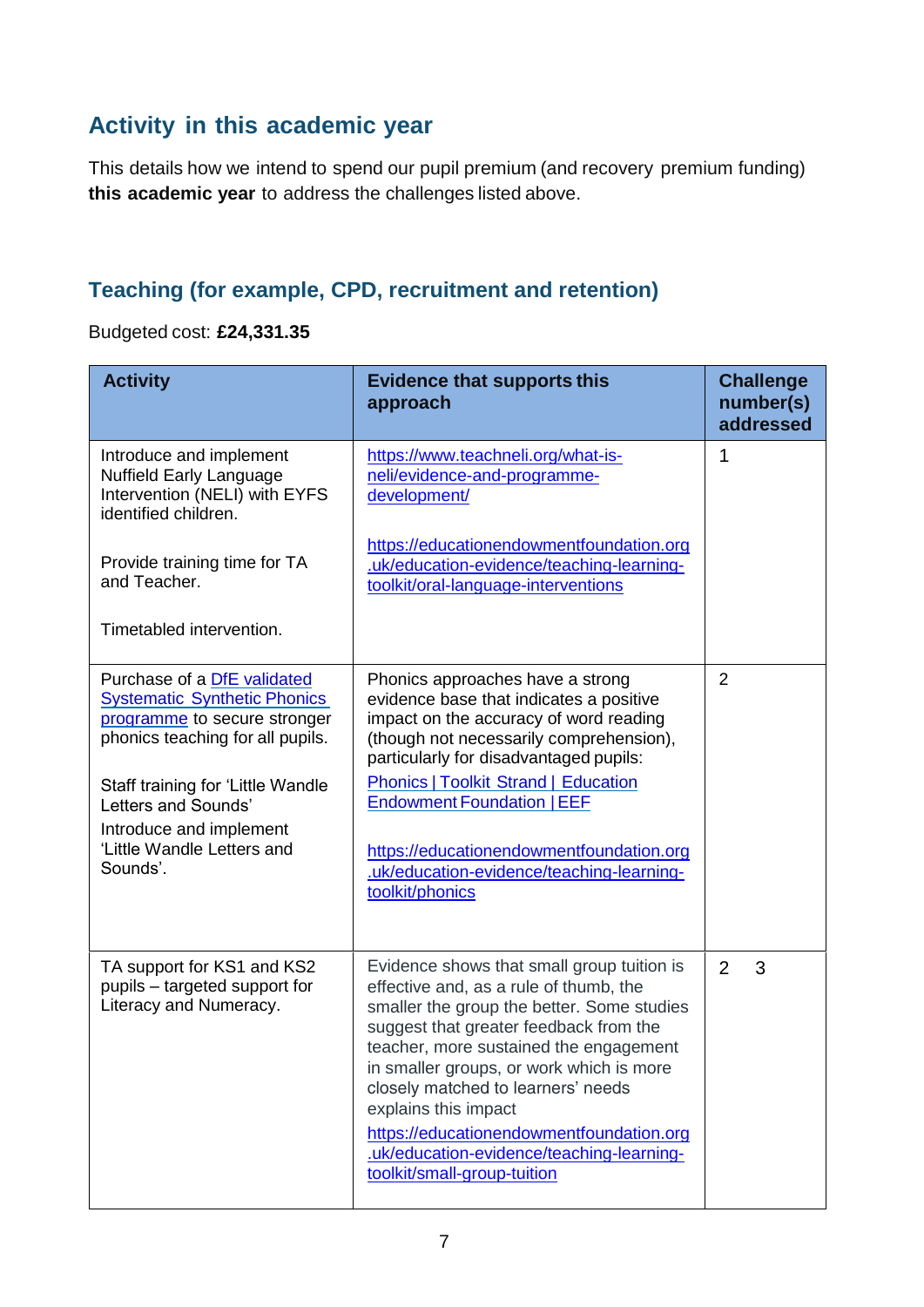| Afterschool Reading Club.<br>Provision of quality Home-<br>Reading materials.                                                                                                                                                                                       | In reading, small group teaching can<br>sometimes be more effective than either<br>one to one or paired tuition. It may be that<br>in these cases reading practice can be<br>efficiently organised so that all the pupils<br>stay fully engaged as each take their turn.<br>https://educationendowmentfoundation.org<br>.uk/education-evidence/teaching-learning-<br>toolkit/small-group-tuition | 3<br>6 |
|---------------------------------------------------------------------------------------------------------------------------------------------------------------------------------------------------------------------------------------------------------------------|--------------------------------------------------------------------------------------------------------------------------------------------------------------------------------------------------------------------------------------------------------------------------------------------------------------------------------------------------------------------------------------------------|--------|
| 'Gem Power' Training and<br>implementation.<br>Improve the quality of social<br>and emotional (SEL) learning.<br>SEL approaches will be em-<br>bedded into routine educational<br>practices and supported by<br>professional development and<br>training for staff. | There is extensive evidence associating<br>childhood social and emotional skills with<br>improved outcomes at school and in later<br>life (e.g., improved academic performance,<br>attitudes, behaviour and relationships with<br>peers):<br><b>EEF</b> Social and Emotional Learning.<br>pdf(educationendowmentfoundation.or<br><u>g.uk)</u>                                                    | 5      |
| Purchase of standardised<br>diagnostic assessments.                                                                                                                                                                                                                 | Standardised tests can provide reliable<br>insights into the specific strengths and<br>weaknesses of each pupil to help ensure<br>they receive the correct additional support<br>through interventionsor teacher instruction:<br>Standardised tests   Assessing and<br><b>Monitoring Pupil Progress   Education</b><br><b>Endowment Foundation   EEF</b>                                         | 3      |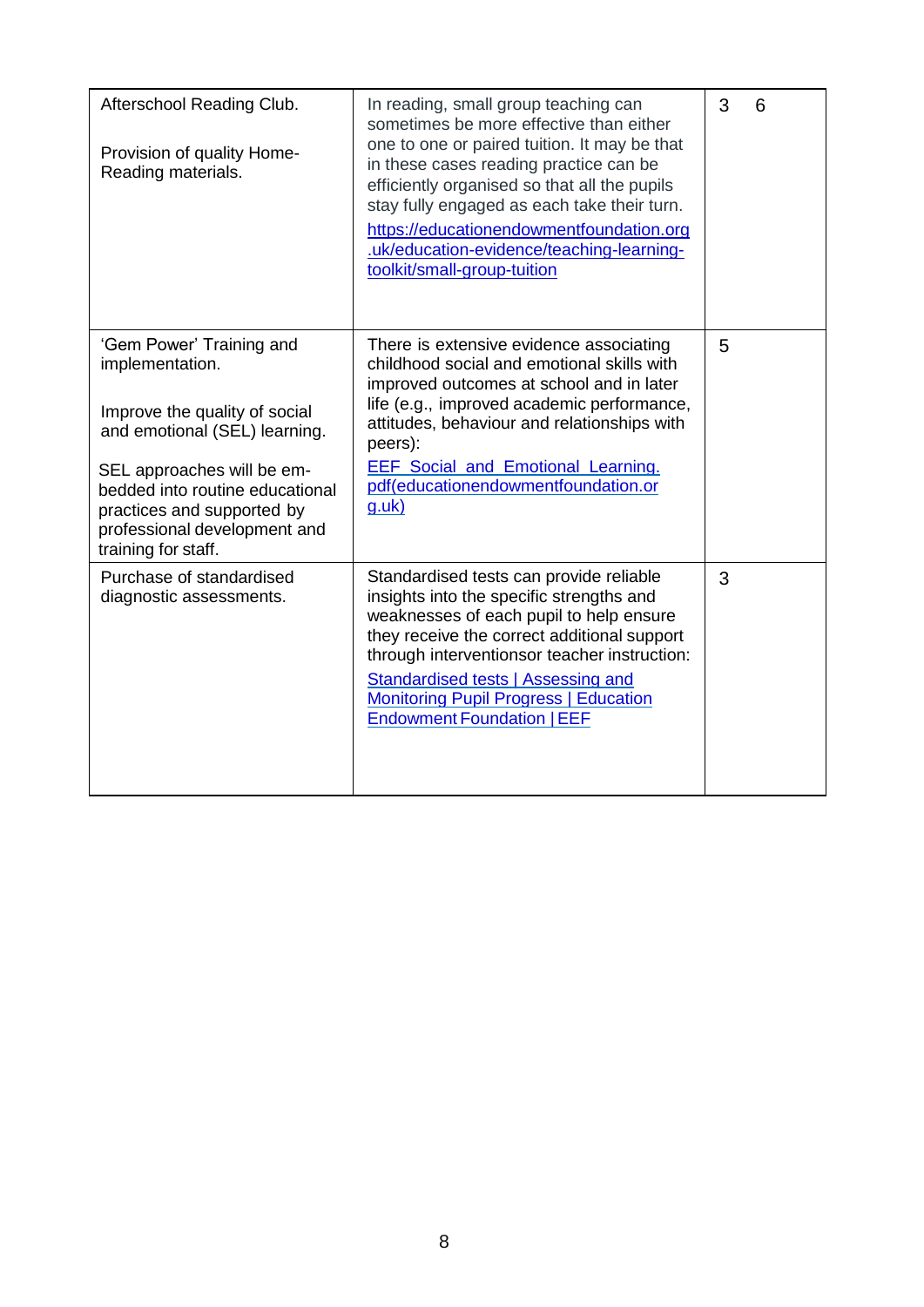## **Targeted academic support (for example, tutoring, one-to-one support structured interventions)**

Budgeted cost: **£11,598**

| <b>Activity</b>                                                                                                                                                                       | Evidence that supports this approach                                                                                                                                                                                                                                                                                                                                                                                                                                                               | <b>Challenge</b><br>number(s)<br>addressed |
|---------------------------------------------------------------------------------------------------------------------------------------------------------------------------------------|----------------------------------------------------------------------------------------------------------------------------------------------------------------------------------------------------------------------------------------------------------------------------------------------------------------------------------------------------------------------------------------------------------------------------------------------------------------------------------------------------|--------------------------------------------|
| Targeted intervention to<br>improve Literacy and<br>Numeracy.                                                                                                                         | Evidence shows that small group tuition is an<br>effective method to support low attaining pupils<br>or those falling behind, both 1:1 and in small<br>groups.<br>Some studies suggest that greater feedback<br>from the teacher, more sustained the<br>engagement in smaller groups, or work which is<br>more closely matched to learners' needs<br>explains this impact.<br>https://educationendowmentfoundation.org.uk/ed<br>ucation-evidence/teaching-learning-toolkit/small-<br>group-tuition | $\overline{2}$<br>3                        |
| <b>Additional phonics</b><br>sessions targeted at<br>disadvantaged pupils<br>who require further<br>phonics support.                                                                  | Phonics approaches have a strong<br>evidence base indicating a positive impacton<br>pupils, particularly from disadvantaged<br>backgrounds. Targeted phonics<br>interventions have been shown to be more<br>effective when delivered as regular<br>sessions over a period up to 12 weeks:<br><b>Phonics   Toolkit Strand   EducationEndowment</b><br><b>Foundation   EEF</b>                                                                                                                       | $\overline{2}$                             |
| Provide social interaction<br>support to enable children to<br>fully engage in their<br>learning.<br>Provide counselling<br>sessions to support<br>emotional well-being of<br>pupils. | Evidence shows that social and emotional<br>learning (SEL) interventions help to improve<br>pupils' decision-making skills, interaction with<br>others and their self-management of emotions.<br>This can then lead to children being more<br>confident and engaged in their learning.<br>https://educationendowmentfoundation.org.u<br>k/education-evidence/teaching-learning-<br>toolkit/social-and-emotional-learning                                                                           | 3<br>5                                     |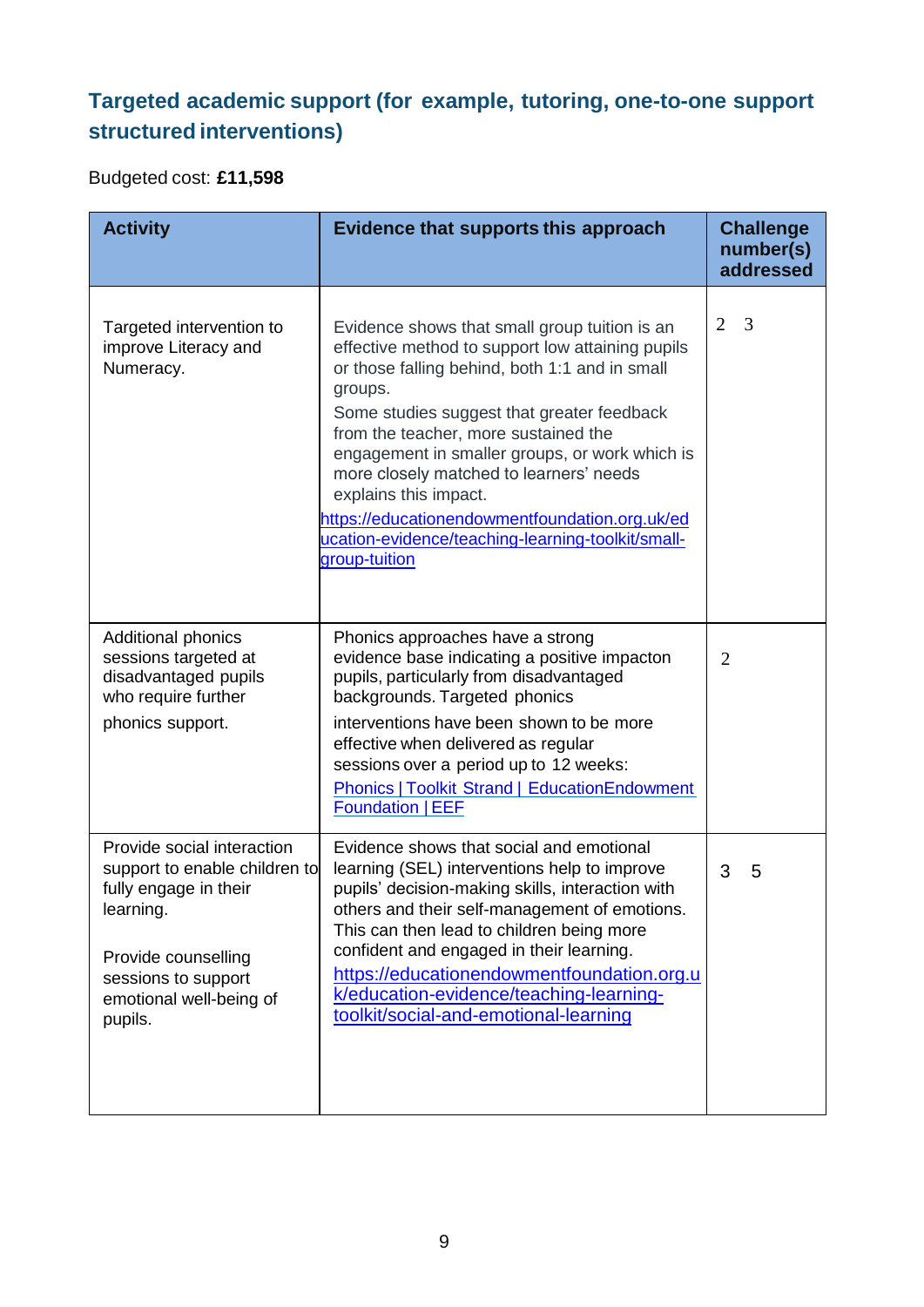### **Wider strategies (for example, related to attendance, behaviour, wellbeing)**

#### Budgeted cost: **£16,180.85**

| <b>Activity</b>                                                                                                                                                                                                          | <b>Evidence that supports this</b><br>approach                                                                                                                                                                                                                                                                                           | <b>Challenge</b><br>number(s)<br>addressed |
|--------------------------------------------------------------------------------------------------------------------------------------------------------------------------------------------------------------------------|------------------------------------------------------------------------------------------------------------------------------------------------------------------------------------------------------------------------------------------------------------------------------------------------------------------------------------------|--------------------------------------------|
| Provision of enrichment<br>opportunities eg. Outdoor pursuits,<br>visiting authors, Forest School,<br>theatre trips, music, art, visits,<br>workshops, clubs, etc.                                                       | Evidence shows that children can<br>learn in a variety of situations<br>beyond the normal classroom<br>experience - through clubs, outdoor<br>experiences, visits and trips - these<br>enrichment approaches can directly<br>improve pupils' attainment<br>Life skills and enrichment   EEF<br>(educationendowmentfoundation.or<br>g.uk) | 2 3 4 5                                    |
| Provision of Homework packs.<br>Provision of Home Learning<br>resources.                                                                                                                                                 | Children often state that they are<br>unable to complete their homework<br>because they do not have the<br>correct stationery or resources at<br>home to complete assignments.<br>The provision of HW packs removes<br>this difficulty.                                                                                                  | 3<br>6                                     |
| Embedding principles of good practice<br>set out in the DfE's Improving School<br>Attendance advice.<br>Promote 'Punctuality months' -<br>rewards/incentives for good attendance.<br>Follow Durham LA attendance advice. | The DfE guidance has been<br>informed by engagement with<br>schools that have significantly<br>reduced levels of absence and<br>persistent absence.                                                                                                                                                                                      | $\overline{7}$                             |
| Contingency fund for acute issues.                                                                                                                                                                                       | Based on our experiences and<br>those of similar schools to ours,<br>we have identified a need to set<br>a small amount of funding aside<br>to respond quickly to needs that<br>have not yet been identified.                                                                                                                            | All                                        |

## **Total budgeted cost: £ 52,110.00**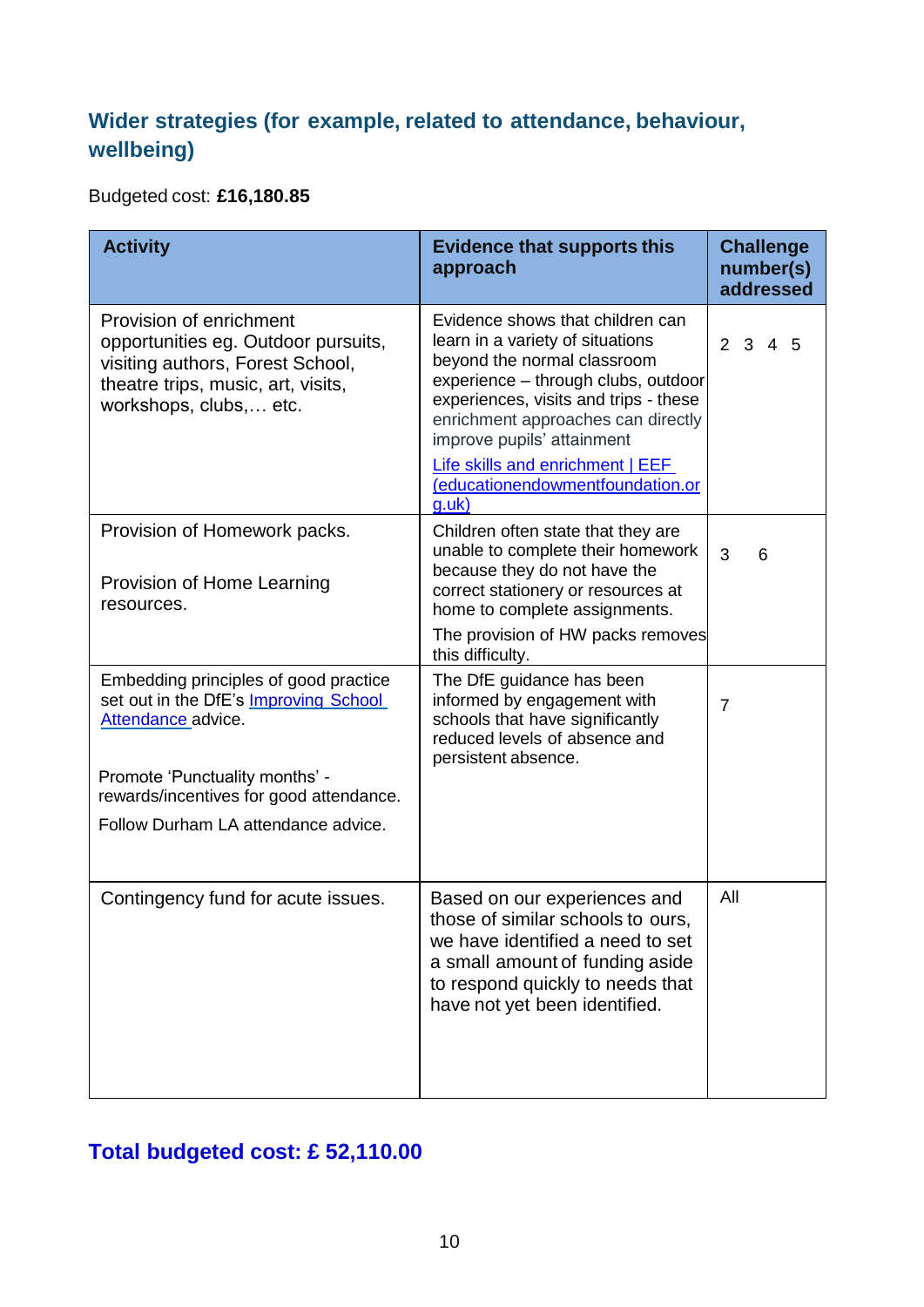# **Part B: Review of outcomes in the previous academic year**

## **Pupil premium strategy outcomes**

This details the impact that our pupil premium activity had on pupils in the 2020 to 2021 academic year.

Due to the COVID-19 Pandemic performance measures have not been published for 2020 and 2021. However, due to intense phonics sessions and catch-up in this area, the December 2020 and 2021 Year 2 data below shows that the school has maintained and improved on pupil performance in phonics. *See table below:*

| <b>Y2 Phonics</b> | 2018-19 (Y1) | Dec. 2020 (Y2) | Dec. 2021 (Y2) |
|-------------------|--------------|----------------|----------------|
| All               | 74.0%        | 85.4%          | 91.3%          |
| <b>FSM</b>        | 64.0%        | 75%            | 100%           |
| <b>Non-FSM</b>    | 85.0%        | 88.9%          | 90%            |

However, internal assessments during 2020/21 suggested that the performance of disadvantaged pupils was lower than in previous years and in comparison with Non FSM pupils in Literacy and Numeracy. This can be attributed to difficulties in teaching Year 2 pupils remotely re engagement.

KS2 2021 cohort's internal data shows FSM children performing well compared to Non-FSM children – this may be due to the very small number of pupils identified as PP and the support provided by both the school and the parents. Pupils were able to benefit from our pupil premium funded resources and opportunities as well as the high quality remote lessons.

Enrichment opportunities were limited due to the COVID restrictions, however, the school was still able to provide a variety of outdoor opportunities such as kayaking, paddle boarding, climbing and cross curricular orienteering. This allowed children to take their learning beyond the classroom which supported pupil well-being and motivation. In addition, quality resources were purchased to support home learning to ensure every child had the necessary materials to learn effectively at home.